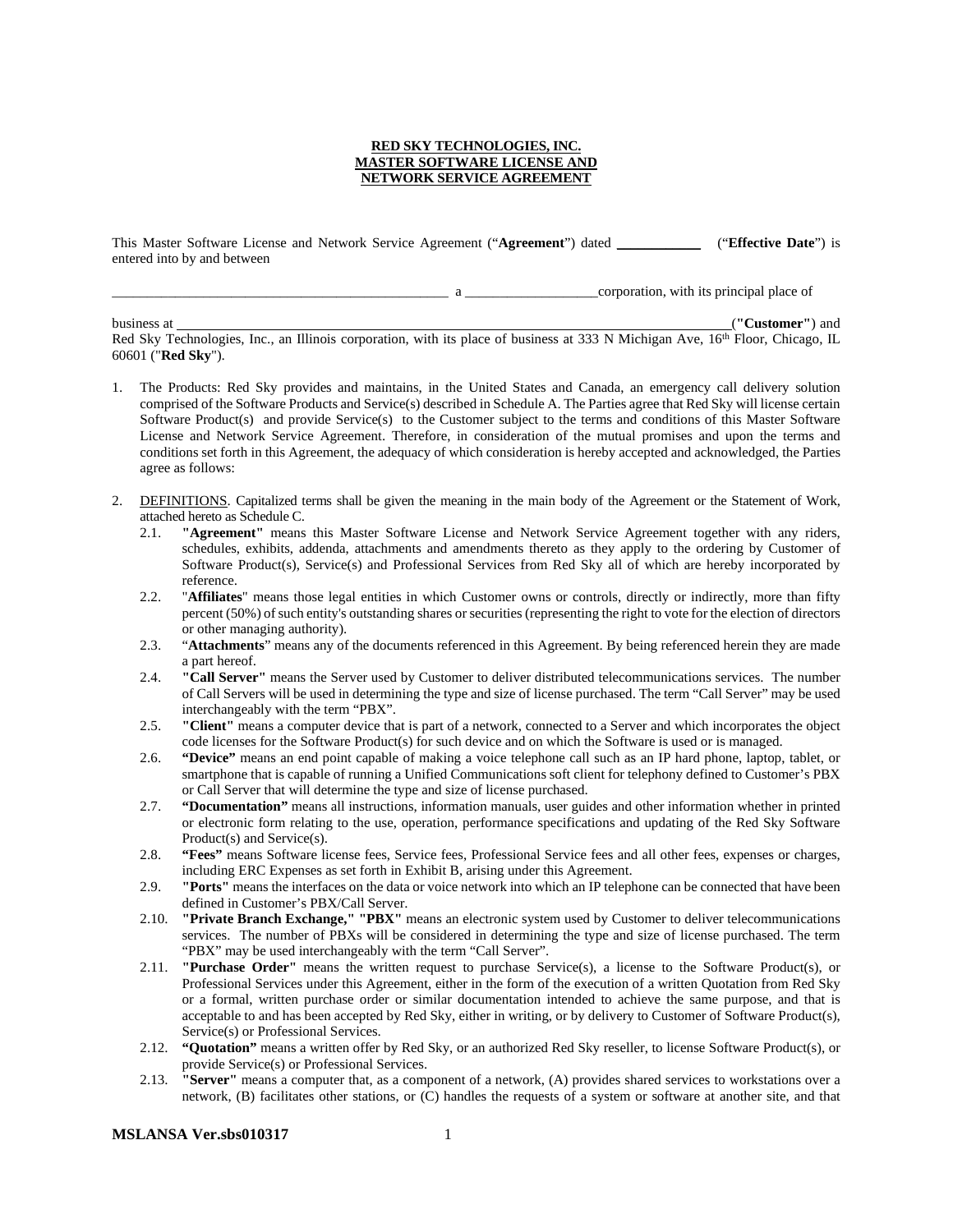incorporates the object code of the Software Product(s) licensed by Customer.

- 2.14. **"Service(s)"** means Red Sky's network based emergency call delivery solutions as more fully described in Exhibit A. The specific Service(s) purchased hereunder are those specified in the Purchase Order and the Statement of Work.
- 2.15. **"Software"** means the software component of the Software Product.
- 2.16. **"Software Product(s)"** means one or more Red Sky proprietary computer software programs, in object code format, and their related materials. Software Product(s) includes the user manuals, documentation, and software release notes associated with such computer software programs (collectively the **"Documentation"**). Software Product(s) are listed in Red Sky's current commercial price list or a Quotation. Software Product(s) includes updates, modifications and new releases of such computer software program and Documentation as may be provided by Red Sky to Customer from time to time. The specific Software Product(s) licensed hereunder are those products specified in the Purchase Order and Statement of Work.
- 2.17. **"Statement of Work"** means a separate written document signed by the Parties that describes the Software Product(s), Service(s) and Professional Services to be provided by Red Sky, or an authorized Red Sky reseller, and which may include acceptance criteria, invoicing triggers and project timelines.
- 2.18. **"Stations"** means the number of telephones that have been defined to Customer's PBX or Call Server that will determine the type and size of license purchased.
- 2.19. **"Switch"** means a Layer 2 IP device that distributes IP packets to Ports and Stations connected to the Switch.

#### 3. LICENSE GRANT AND RESTRICTIONS FOR THE SOFTWARE PRODUCT(S).

- 3.1. GRANT OF LICENSE. Subject to the terms and conditions of the Agreement, Red Sky hereby grants Customer a non-exclusive, non-transferable, perpetual license during the Term under Red Sky's intellectual property rights in the Software Product(s) to use such number of copies of the Software Product(s) as is identified in the Quotation delivered to Customer and accepted by Customer or as set forth in Customer's Purchase Order, provided such use is solely for Customer's normal, internal business purposes and is in accordance with this Section 3.
- 3.2. SCOPE OF USE. Software is licensed based the number of Stations, Devices, Ports, PBX or Call Servers in the Customer's environment. Customer may install and use a number of copies of the Software Product(s) up to the maximum number of copies of each Software Product as is described in Customer's Quotation or Purchase Order and for which Customer has paid the applicable License Fee. Customer may also make a reasonable number of copies of the Software in machine-readable form solely for archive or backup purposes in accordance with Customer's standard archive or backup policies and procedures. Use of a number of copies of the Software Product(s) greater than the maximum number of licenses purchased and paid for is prohibited and any such use will be subject to additional License Fees. Customer must notify Red Sky of such increase and pay the additional License Fees. Failure to do so may impact the functionality of the Software.
- 3.3. SOFTWARE LICENSE USE RESTRICTIONS.
	- 3.3.1. General. Customer acknowledges that the Software Product(s) contain proprietary information of Red Sky or its licensors and Customer will take reasonable steps to ensure that the Software Product(s) will not be reproduced or disclosed to others in whole or in part, without the prior written permission of Red Sky. Other than in accordance with this Agreement, Customer will not, and will not knowingly permit others to, (i) use, copy, duplicate, or otherwise reproduce any part of the Software Product(s); (ii) modify, adapt, translate, distribute, publicly display, publicly perform or create derivative works based in whole or in part, upon any Software Product(s), (iii) lease, license, sublicense, transfer or assign any of its rights under this Agreement; (iv) sell, rent, distribute, provide access to the Software Product(s) or in any way allow third parties to exploit the Software Product(s); (v) reverse engineer, decompile, disassemble or otherwise attempt to derive any of the source code for the Software; or (vi) employ any methods to disable, circumvent or otherwise bypass computer programming and encryption files designed to prevent unauthorized access and use of the licensed Software Product(s). The rights granted Customer hereunder are restricted exclusively to Customer and Customer will advise all parties with access to the Software Product(s) or the output of the Software Product(s) of these restrictions. The prohibitions on disclosure will not apply to disclosures by Customer to its agents, contractors or employees provided such disclosures are reasonably necessary to Customer's authorized use of the Software Product(s), and provided further that Customer will take reasonable steps to ensure that the Software Product(s) are not disclosed by its agents, contractors and employees in contravention of this Agreement. In the event of a breach of the Agreement, Red Sky may not have an adequate remedy at law and injunctive or other equitable relief will be permitted to remedy such breach. The obligations of this Section 3 will survive the expiration or termination of this Agreement.
	- 3.3.2. USE ON OTHER SERVERS; Customer may, without incurring additional License Fees, move the Software Product(s) to and use the Software Product(s) on other Servers (i) temporarily, because of equipment or software malfunctions, or (ii) permanently, onto replacement Servers if the original Servers are replaced by Customer provided: (a) there is no increase in the number of copies of the Software Product(s) in use, and (b) if Customer permanently transfers the Software Product(s) to Servers at a different location that physically replace the original Servers, Customer will completely cease the use of the Software Product(s) on the original set of Servers and will promptly give Red Sky written notice of such relocation. Failure to do so may impact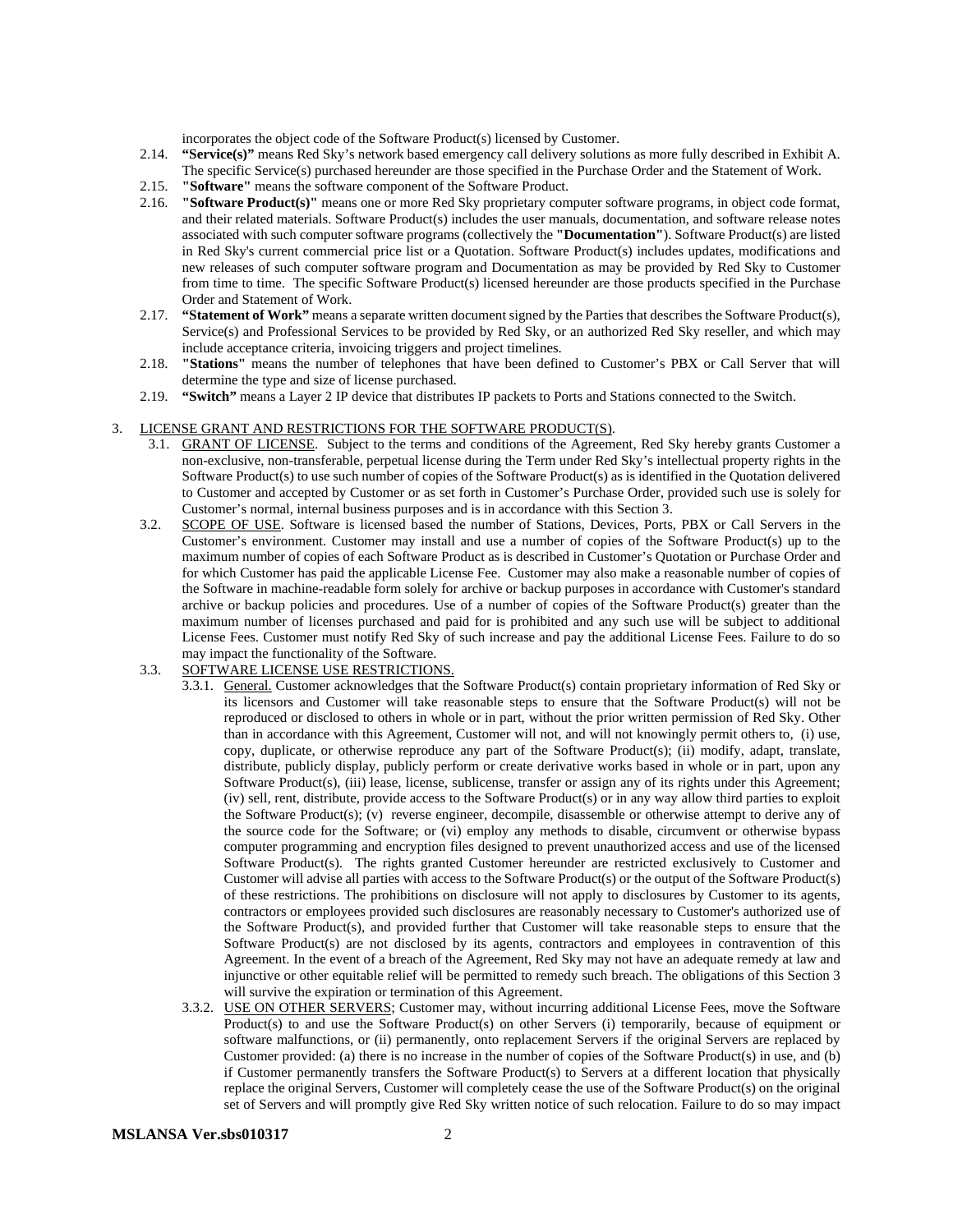the functionality of the Software Product(s). Additional License Fees will be invoiced to Customer when Customer either (x) increases the number of computers using the Software, or (y) transfers copies of the Software Product to additional computers that are not then licensed to use the Software Product(s) and for which the applicable License Fees have not been paid.

- 3.3.3. TRANSFER OF LICENSE GRANT. Following thirty (30) days written notice, Customer may, with Red Sky's concurrence (which will not be unreasonably withheld) transfer the license granted hereunder provided that, either Customer or transferee, directly or indirectly, holds a majority interest in the other. As a condition of Red Sky's consent, transferee must assume, in writing, Customer's obligations under the Agreement and Customer must remain liable hereunder. Under no circumstance will such transfer be permitted if Customer is in default under the terms of this Agreement.
- 3.3.4. TITLE. Copies of the Software Product(s) transferred pursuant to this Agreement are licensed and not sold. This Agreement grants Customer no title or rights of ownership in the Software Product(s). All Software Product(s) furnished by Red Sky, and all copies thereof made by Customer, including translations, compilations, and partial copies, and all patches, revisions, and updates thereto are and will remain the property of Red Sky or Red Sky's licensors, as applicable. All Red Sky **"Proprietary Information"** (defined below) and title to all patents, copyrights, trade secret rights anywhere in the world, and other intellectual property and rights in or related to the Software Product(s) and Service(s) will be the sole property of and remain with Red Sky or its licensors, as applicable. Red Sky Proprietary Information includes, but is not limited to, Red Sky E911Manager® software including all E911 Manager® software modules and clients and related Documentation, Red Sky E911 Anywhere Service and any modifications thereto developed in whole or in part by Red Sky.
- 3.3.5. DOCUMENTATION and PROPRIETARY MARKINGS. Documentation is provided on-line to the Customer for its internal use only and only in conjunction with its use of the Software Product(s) and Service(s). Customer may make a reasonable number of copies of the Documentation. Customer will not remove or destroy any proprietary markings or proprietary legends placed on or contained within the Software Product(s),Service(s), Documentation, or any related materials. Additionally, Customer will reproduce and include Red Sky's proprietary, copyright, and other intellectual property markings and notices on any and all copies of the Software Product(s), Service(s), Documentation and related materials, or on any portion thereof.
- 3.3.6. VERIFICATION OF SOFTWARE PRODUCT(S) DEPLOYED. Upon reasonable advance notice to Customer and on a non-interference basis with Customer's normal business operations, Red Sky may verify the number of Software Product(s) and Licenses that Customer has placed into use under the Agreement. Unless a previous verification has shown a discrepancy, such verification will not be conducted more frequently than once per year. If a discrepancy is found, the verification may be conducted quarterly at the discretion of Red Sky.
- 3.3.7. No Implied Licenses. Any use, modification or distribution of the Software Product(s) by Customer outside the scope of the express licenses granted is prohibited.

#### 4. PAYMENTS. **(Check One)**

#### 4.1. **□ If Customer is acquiring the Software Product(s) and Service(s) directly from Red Sky:**

- 4.1.1. Pricing: Fees for the Software Product(s) ("License Fees"), Service(s) ("Service Fees") and Professional Services are charged in accordance with the Purchase Order, Quotation, or Statement of Work as applicable.
- 4.1.2. Payment Terms: All payments are due within thirty (30) days after the date of the invoice unless other terms are described Red Sky's Quotation or Statement of Work. Customer's obligation to pay all accrued charges will survive the expiration or termination of the Agreement. Invoices remaining unpaid for sixty (60) days beyond the date payment is due will accrue interest at the rate of one and one-half percent (1½%) per month, or at the maximum rate permitted by applicable law, whichever is less, on the unpaid amount. Customer will pay Red Sky's cost of collection of all amounts due and unpaid after sixty (60) days, including court costs and reasonable attorney's fees.
- 4.1.3. Red Sky will invoice Customer as follows:
	- 4.1.3.1. Software Product(s) Red Sky will invoice Customer upon shipment of the Software Product(s) to Customer.
	- 4.1.3.2. Audit Services Red Sky will invoice Customer upon completion of the audit or will issue a milestone invoice as outlined in the Statement of Work.
	- 4.1.3.3. Professional Services Red Sky will invoice Customer upon completion of the Professional Services or will issue a milestone invoice as outlined in the Statement of Work.
	- 4.1.3.4. E911 Anywhere Annual Service Fee Red Sky will be invoice Customer as outlined in the Statement of Work. The date of Service Activation will act as the start of the Billing Period.
	- 4.1.3.5. ERC Expenses Red Sky will invoice for ERC Expenses as outlined in the Statement of Work. An emergency 911 call that cannot be connected to the appropriate PSAP will be routed to an ERC contracted by Red Sky and Customer will be responsible for and will reimburse Red Sky for all costs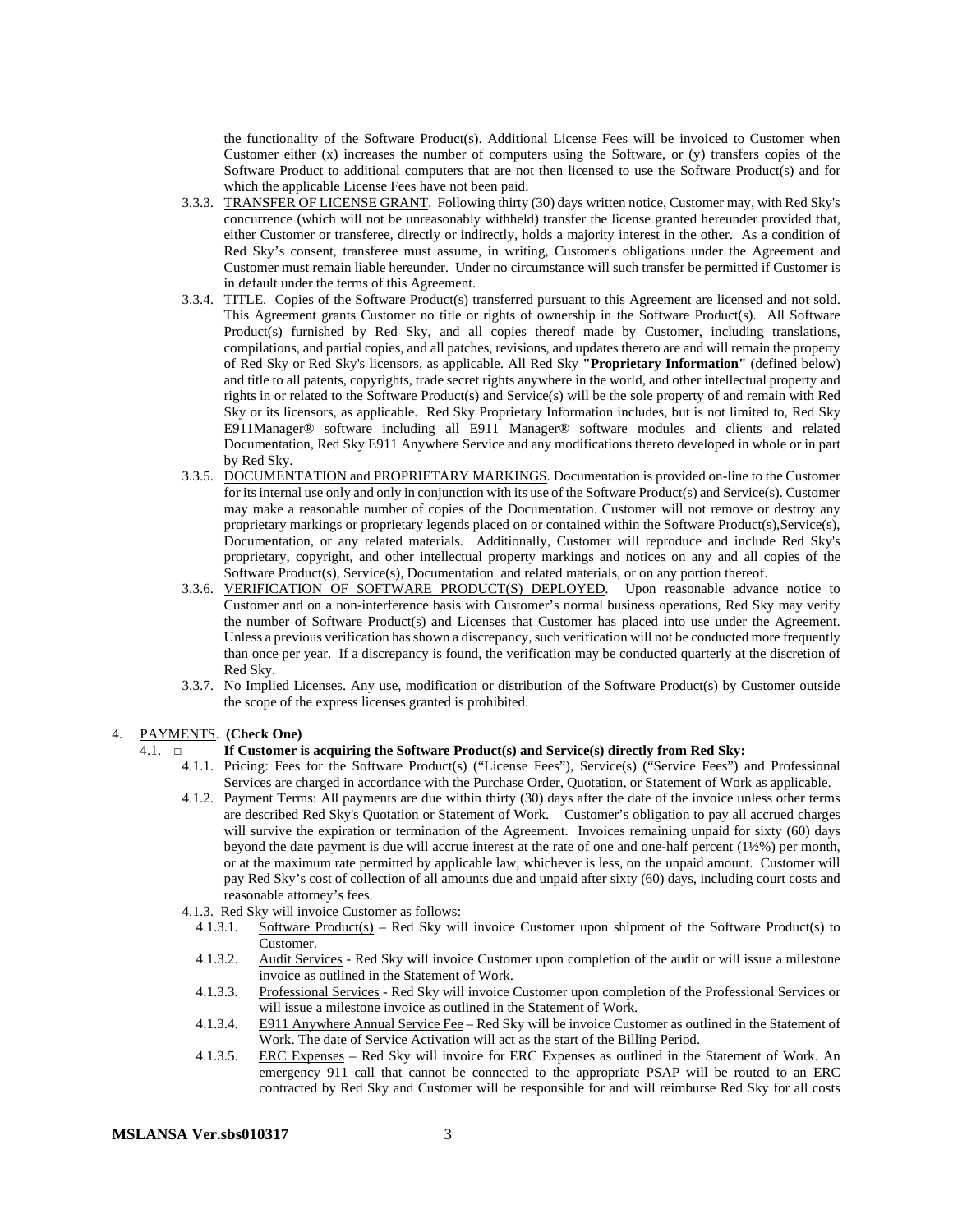and expenses associated with any calls that are routed to the ERC ("ERC Expenses"). ERC Expenses are more fully described in Exhibit B.

- 4.1.3.6. Software Maintenance and Support Red Sky will invoice Customer for software maintenance and support annually in advance of the maintenance period.
- 4.1.4. RISK OF LOSS. Delivery and risk of loss will pass to Customer FOB Customer's ship to address.
- 4.2. **□ If Customer is acquiring the Software Product(s) and Service(s) through an authorized Red Sky reseller:**
	- 4.2.1. Reseller will invoice Licensee for the Software Product(s) upon shipment to Customer and payment terms and conditions will be governed by the authorized reseller's Quotation to Customer.
		- 4.2.2. Invoicing and payment terms for Service(s) will be governed by the authorized reseller's Quotation to Customer.
		- 4.2.3. RISK OF LOSS. Delivery and risk of loss will pass to Customer FOB Customer's ship to address.

#### 5. WARRANTY.

- 5.1. LIMITED WARRANTY. Red Sky warrants to Customer that for a period of one (1) year from delivery of the Software Product(s) or Service(s), as applicable, by Red Sky (the **"Warranty Period"**), the unmodified Software Product(s) or Service(s) will be capable of operating substantially in conformance with the Product Specifications in effect at the time of delivery when operated in accordance with the applicable Documentation. If, during the Warranty Period, it is determined that the Software Product(s) or Service(s) do not operate in substantial conformance with the Product Specifications, Red Sky will undertake good faith efforts to cure the nonconformity. Customer's only remedy in the event of nonconformity in the Software Product(s) or Service(s) or for breach of any warranty is, at Red Sky's option, either (i) repair or replacement of the Software Product(s) or Service(s) or (ii) return of the Fees paid for the nonconforming Software Product(s) or Service(s) as applicable.
- 5.2. DISCLAIMERS. EXCEPT AS SPECIFICALLY PROVIDED IN THIS SECTION 5, RED SKY MAKES NO WARRANTIES EITHER EXPRESS OR IMPLIED AS TO ANY MATTER WHATSOEVER, INCLUDING, WITHOUT LIMITATION, THE CONDITION OF THE SOFTWARE PRODUCT, SERVICE(S) OR ASSOCIATED PROFESSIONAL SERVICES, THEIR MERCHANTABILITY, OR THEIR FITNESS FOR ANY PARTICULAR PURPOSE. Red Sky does not warrant that the Software Product(s) or Service(s) will perform without error or run without immaterial interruption. Red Sky makes no warranty and will have no responsibility for any claim arising out of: (i) a modification of the Software Product(s) made by anyone other than Red Sky unless Red Sky approves such modification in writing; or (ii) use of the Software Product(s) or Service(s) in combination with any operating system not authorized in the Documentation or Product Specifications.

#### 6. STANDARD MAINTENANCE AND SUPPORT FOR THE SOFTWARE PRODUCT(S), AND PROFESSIONAL SERVICES.

- 6.1. STANDARD MAINTENANCE AND SUPPORT FOR THE SOFTWARE PRODUCT(S). The License Fee for the Software Product(s) includes one year of warranty maintenance and support beginning on the date of the installation of the Software Product(s) (the **"Warranty Maintenance Period"**). Prior to the Warranty Maintenance Period, Customer will follow and implement all Software installation instructions of Red Sky, its officers, agents and employees. During the Warranty Maintenance Period and during any subsequent period for which Customer has paid in advance for software maintenance and support services, Red Sky will provide certain basic maintenance and support of the Software Product(s).
	- 6.1.1. SCOPE OF STANDARD MAINTENANCE AND SUPPORT FOR THE SOFTWARE PRODUCT(S). The specific services included in Red Sky's standard maintenance and support are more fully set forth below. In order to receive the standard maintenance and support services defined in this Section 6 and the Statement of Work, Customer must bring or maintain all licensed Software Product(s) at a single location at the current level of dot release or major release, as the case may be. Standard maintenance and support will include i) Red Sky software installation, deployment assistance and/or training in the Software; and ii) software product updates (**"dot release"**). Red Sky will make available all dot releases of the version of the Software licensed to Customer. Dot releases typically feature modifications, updates, enhancements, and corrections to the current revision of Software. For example, if Customer purchased a license to version 6.0, Customer will receive dot releases v6.1 through v6.9 should those releases be generally distributed to other users of the Software Product(s). Dot releases are provided at "no charge" to Customer during the Warranty Maintenance Period or any other maintenance period for which fees have been paid under an annual maintenance and support plan. Customer is not eligible to receive the next major release of the Software free of charge when and if it is available. No claims for loss, damage or injury may be brought against Red Sky by Customer or any third party unless all installation, maintenance and support instructions have been followed. Customer will indemnify and hold Red Sky, its officers, employees, and agents harmless from any and all claims, suits, losses, costs and expenses, including but not limited to, court costs and reasonable attorney's fees if all instructions have not been followed.
	- 6.1.2. REMOTE ACCESS FOR STANDARD MAINTENANCE AND SUPPORT. Customer will provide Red Sky with remote access to its computer system to permit remote installation of Software Product(s) and technical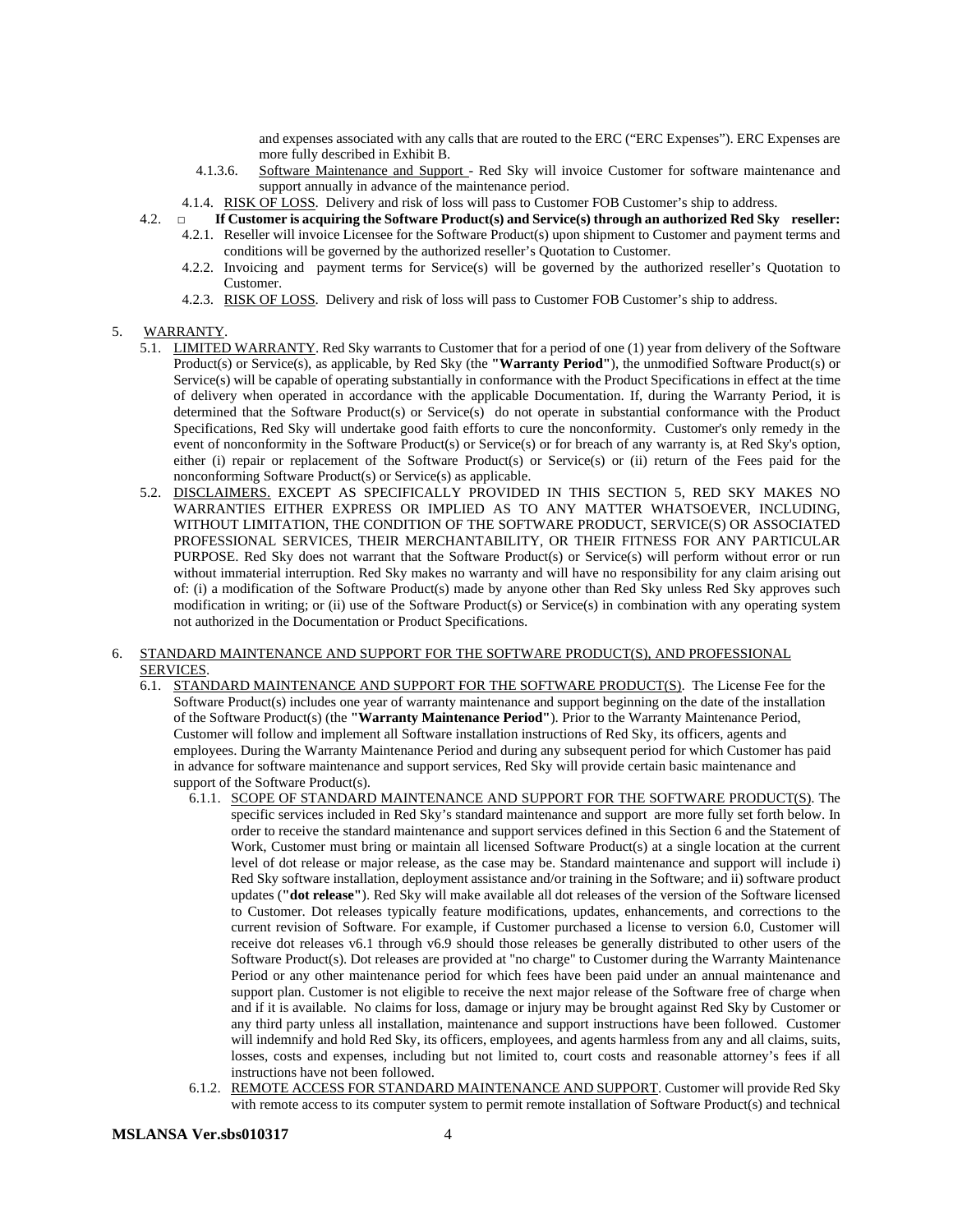support. Red Sky agrees to abide by Customer's security policy in effect at the time. If Customer cannot or will not provide remote access to its computer system, technical support can only be provided via telephone using an employee of the Customer as an on-site proxy to address any issues; in this case, no service level response times can be assured

- 6.1.3. RENEWAL OF STANDARD MAINTENANCE AND SUPPORT. At the end of the Warranty Maintenance Period the software maintenance and support services will renew annually, unless Customer notifies Red Sky of its intent not to renew 30 days before any renewal date. For each subsequent year after the Warranty Maintenance Period, Red Sky's obligation to provide software maintenance and support services as described in this Section 6 and the Statement of Work will continue if Customer pays the current Red Sky software maintenance and support charges or has pre-paid a multi-year maintenance contract. Within ninety (90) days prior to the expiration of Customer's Warranty Maintenance Period or a subsequent annual maintenance period, Red Sky will provide notice of expiration and an invoice for the subsequent annual period of maintenance. Customer's software maintenance and support services will continue unabated provided payment for annual maintenance and support is received no less than thirty (30) days prior to the expiration of the current software maintenance term.
- 6.1.4. CANCELLATION OF STANDARD SOFTWARE MAINTENANCE AND SUPPORT. Customer may cancel its software maintenance and support plan effective as of the expiration of the maintenance term, for all its Software Product(s), or for a group of locations or licenses, by written notice to Red Sky received no less than thirty (30) days prior to the expiration of the current maintenance term. If there is an increase in annual software maintenance and support charges over the preceding year Customer may give Red Sky written notice of cancellation within thirty  $(30)$  days of receipt of Red Sky's invoice or price Quotation notice showing such increase.
- 6.2. PROFESSIONAL SERVICES. For the purpose of this Agreement, **"Professional Services"** will be defined as those services that are provided by Red Sky personnel in support of the implementation of the Software Product(s) and which are not included as standard software maintenance and support. Professional Services will be provided, if ordered by Customer by a Purchase Order, an accepted Quotation, or a separate Statement of Work signed by the parties. The following terms and conditions will apply to Professional Services supplied by Red Sky to Customer.
	- 6.2.1. SCOPE OF PROFESSIONAL SERVICES. Red Sky will perform the Professional Services defined in Customer's Purchase Order, accepted Quotation or Statement of Work. The Software and the tangible output of services provided to Customer by Red Sky will not constitute works for hire.
	- 6.2.2. FEES FOR PROFESSIONAL SERVICES The fees for specific Professional Services will be defined in a Purchase Order, Quotation or in a Statement of Work. If Customer is purchasing Professional Services directly from Red Sky, Red Sky will invoice Customer for the Professional Services and payment terms and conditions will be governed by the Red Sky Quotation to Customer. If Customer is acquiring Software Product(s) through an authorized reseller of Red Sky products, the reseller will invoice Customer for the Professional Services and payment terms and conditions will be governed by the authorized reseller's Quotation to Customer. Red Sky hourly Professional Service Fees are in the amount of \$250.00 per hour, or \$2,000 per day plus travel costs including coach airfare, hotel and car rental and a \$50.00 per diem for meals and related expenses.
	- 6.2.3. TERM OF PROFESSIONAL SERVICES. The term of Professional Services will begin and terminate on the dates stated in Customer's Purchase Order, Quotation or Statement of Work that has been accepted by an official of Red Sky unless earlier terminated pursuant to paragraph6.2.4 below.
	- 6.2.4. TERMINATION OR DELAY OF PROFESSIONAL SERVICES. The Professional Services may be terminated by either Party at any time for any reason, with or without cause, by giving ten (10) days prior written notice to the other Party. If Customer delays the start of the contracted Professional Services, delays the continuation of the Professional Services by Red Sky or terminates Professional Services before the end of the engagement for the Professional Services described in the accepted Quotation, Customer's Purchase Order or a Statement of Work, Customer will pay Red Sky for Professional Services completed prior to the effective termination date and reasonable and actual costs incurred by Red Sky as a result of such delay or termination.
- 6.3. CONSENT TO SUBCONTRACT. Customer hereby consents for Red Sky to subcontract services to persons or companies qualified and certified by Red Sky to provide services on Red Sky's behalf.
- 6.4. UPGRADES. Customer understands and acknowledges that Red Sky may develop and market new or different software programs or features that use part or all of the Software Product(s) and that perform all or part of the functions performed by the Software Product(s), including but not limited to releases of new software product(s) or upgrades of the Software Product(s) that include the such new product features and functionality. Nothing contained in the Agreement gives Customer any rights with respect to such new products, or such new or different software programs or features.

### 7. INDEMNITY

7.1. RED SKY INTELLECTUAL PROPERTY INDEMNIFICATION. Red Sky will defend or at Red Sky's sole option settle any action or claim based upon a third party's claim of U.S. patent, copyright, or trade secret infringement asserted against Customer by virtue of Customer's use of the Software Product(s) or Service(s) as delivered, by Red Sky, provided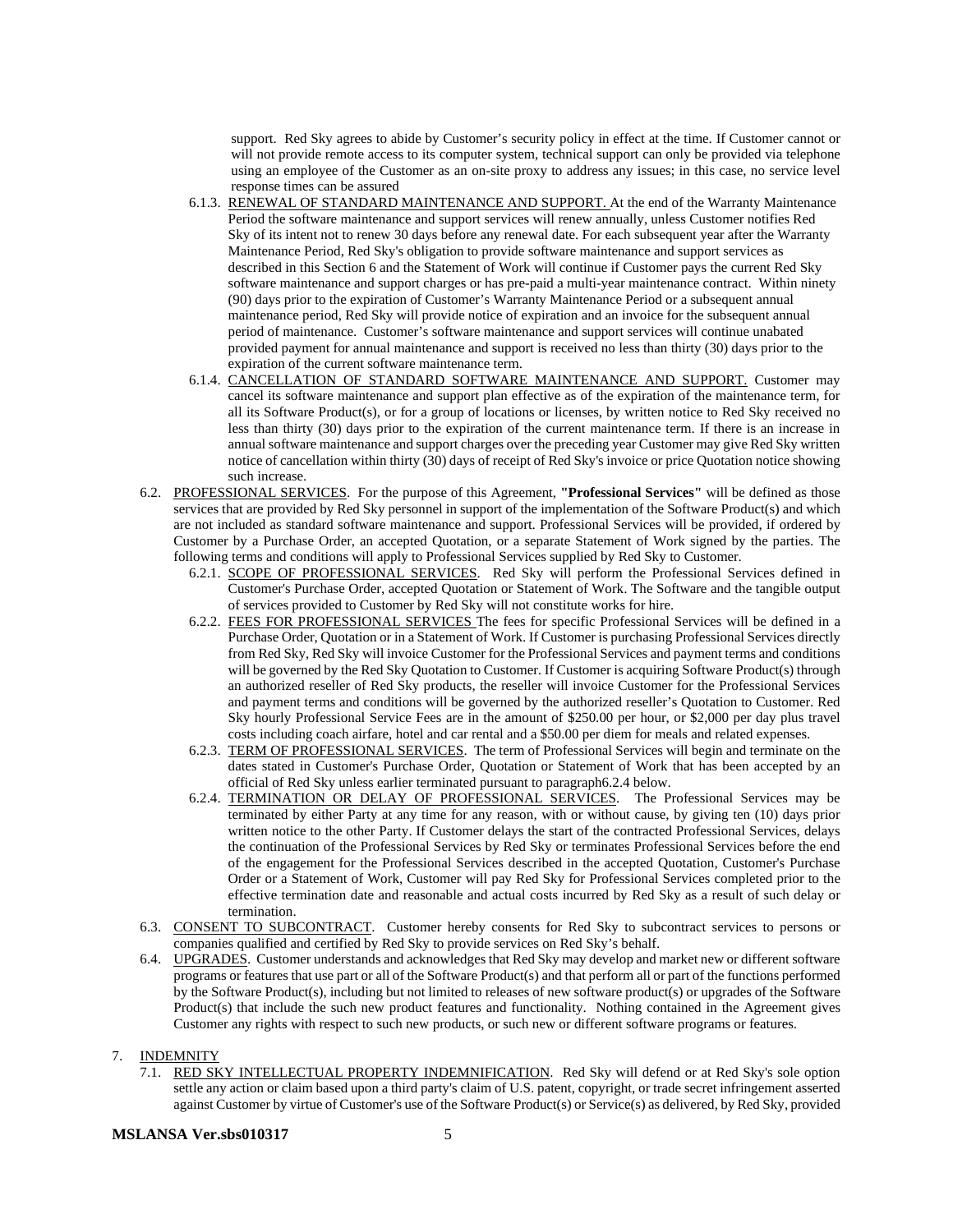that Red Sky is given prompt written notice of the action or claim and the right to control and direct the investigation, defense and settlement thereof, and further provided that Customer reasonably cooperates with Red Sky in connection with the foregoing. If Customer's use of the Software Product or Service(s), is enjoined due to actual or alleged infringement of any U. S. patent, copyright or trade secret, Red Sky will, at its sole option and expense, either (a) procure for Customer the right to continue using the relevant Software Product or Service(s); (b) replace or modify the relevant Software Product(s) or Service(s) so it becomes non-infringing; or, (c) if Red Sky does not either procure the right to use or replace or modify the relevant Software Product(s) or Service(s) so that it is no longer infringing, Customer will (i) return the Software Product(s), and Red Sky will return to Customer the License Fee for the Software Product(s) amortized on a straight-line basis over five (5) years, or (ii) Customer will cease accessing the Service(s) and Red Sky will return to Customer any prepaid Service Fees from the date of infringement.

- 7.2. INTELLECTUAL PROPERTY INDEMNITY LIMITATIONS. NOTWITHSTANDING THE FOREGOING, RED SKY WILL NOT BE LIABLE FOR A CLAIM OF INFRINGEMENT BASED ON CUSTOMER'S (i) USE OF OTHER THAN THE LATEST UNMODIFIED RELEASE OF THE SOFTWARE PRODUCT(S) AVAILABLE TO CUSTOMER; (ii) USE OR COMBINATION OF THE SOFTWARE PRODUCT(S) or SERVICE(S) WITH NON-RED SKY PROGRAMS IF INFRINGEMENT WOULD NOT HAVE OCCURRED WITHOUT THE COMBINATION; (iii) USE OF THE SOFTWARE PRODUCT(S) OR SERVICE(S) AFTER RECEIVING NOTICE OF A CLAIM THAT IT INFRINGES THE RIGHTS OF A THIRD PARTY; (iv) MODIFICATION OF THE SOFTWARE PRODUCT(S) OR SERVICE(S) MADE WITHOUT THE CONSENT OF RED SKY; (v) USE OF THE SOFTWARE PRODUCT(S) OR SERVICE(S) OTHER THAN AS PERMITTED UNDER THIS AGREEMENT OR IN A MANNER FOR WHICH IT WAS NOT INTENDED. NOTWITHSTANDING ANYTHING CONTAINED IN THIS SECTION 7 TO THE CONTRARY, THE MAXIMUM AGGREGATE LIABILITY OF RED SKY, ITS OFFICERS, AGENTS AND EMPLOYEES FOR ANY CLAIMS OR DAMAGES ARISING OUT OF THE MATTERS DESCRIBED IN THIS SECTION 7 WILL BE LIMITED AS DESCRIBED IN SECTION 8 OF THIS AGREEMENT.
- 7.3. CUSTOMER INDEMNIFICATION**.** Customer will indemnify, defend, and hold harmless Red Sky, its affiliates and their respective directors, officers, employees and agents from and against any third-party claims, actions, damages, liabilities, costs, judgments or expenses (including but not limited to filing fees, expert fees, attorney fees) arising or resulting from : a) Customer's or or one of its user's unauthorized use, operation, or modification of the Service(s); b) Customer's or one of its user's misuse or incorrect use of the Service(s) including but not limited to failure to provide the necessary location data for proper routing of a 9-1-1 call; c) any claims arising from incidents or events that occur after the date of termination of the Service(s).
- 8. LIMITATIONS OF LIABILITY. SHOULD CUSTOMER, ANY PARTY CLAIMING THROUGH CUSTOMER, OR ANY PARTY CLAIMING TO HAVE IN ANY WAY RELIED UPON THE SOFTWARE PRODUCT(S), SERVICE(S) OR PROFESSIONAL SERVICES SUFFER ANY LOSS, DAMAGE, COST OR EXPENSE FROM ITS USE, OR OPERATION OF THE SOFTWARE PRODUCT(S), SERVICE(S) OR PROFESSIONAL SERVICES, THEN THE MAXIMUM AGGREGATE AMOUNT OF LIABILITY OF RED SKY, ITS OFFICERS, EMPLOYEES AND AGENTS WILL BE LIMITED TO THE AMOUNT OF FEES PAID OR PAYABLE TO RED SKY BY CUSTOMER DURING THE TWELVE MONTH PERIOD PRECEDING THE FIRST ACT GIVING RISE TO LIABILITY FOR THE SOFTWARE PRODUCT(S), SERVICE(S) OR PROFESSIONAL SERVICES THAT CAUSED OR ALLEGEDLY CAUSED SUCH LOSS, DAMAGE, COST OR EXPENSE. IN NO EVENT SHALL RED SKY, UNDER THIS AGREEMENT OR OTHERWISE BE LIABLE OR OBLIGATED IN ANY MANNER FOR ANY INDIRECT, SPECIAL, INCIDENTAL, COLLATERAL, CONSEQUENTIAL, STATUTORY, OR PUNITIVE DAMAGES. THE LIABILITIES LIMITED BY THIS SECTION 8 APPLY: (i) TO LIABILITY FOR NEGLIGENCE; (ii) REGARDLESS OF THE FORM OF ACTION, WHETHER IN CONTRACT, EQUITY, TORT, OR OTHERWISE (INCLUDING BREACH OF WARRANTY AND STRICT LIABILITY IN TORT); (iii) EVEN IF RED SKY IS INFORMED IN ADVANCE OF THE POSSIBLITY OF SUCH DAMAGES OCCURRING AND EVEN IF SUCH DAMAGES WERE FORESEEABLE; AND (iv) EVEN IF CUSTOMER'S REMEDIES FAIL OF THEIR ESSENTIAL PURPOSE. THIS LIMITAITON IS SEPARATE AND INDEPENDENT OF ANY OTHER REMEDY LIMITATIONS AND SHALL NOT FAIL IF SUCH OTHER LIMITATION OR REMEDY FAILS. If applicable law limits the application of the provisions of this Section 8, Red Sky's liability will be limited to the maximum extent permissible. RED SKY WILL NOT BE LIABLE FOR ANY LOSS, DIRECT OR INDIRECT OR INCIDENTAL, INCLUDING GOOD WILL, SPECIAL AND CONSEQUENTIAL DAMAGES THAT MAY ARISE FROM THE UNAUTHORIZED USE, OPERATION, OR MODIFICATION OF THE SOFTWARE PRODUCT(S), SERVICE(S) OR PROFESSIONAL SERVICES BY CUSTOMER. THIS AGREEMENT WILL NOT CREATE ANY THIRD PARTY BENEFICIARY RIGHTS OR BENEFITS TO PARTIES OTHER THAN CUSTOMER EXCEPT AS MAY BE SPECIFICALLY STATED HEREIN.

8.1. CUSTOMER ACKNOWLEDGES THAT RED SKY WILL NOT BE LIABLE FOR ANY CLAIMS ARISING FROM ANY EFFORTS UNDERTAKEN BY RED SKY OR THE EMERGENCY RELAY CENTER **("ERC")** TO CORRECT ANY FAILED USER EMERGENCY 911 CALLS, INCLUDING BUT NOT LIMITED TO, THOSE THAT ARE A RESULT OF INVALID OR INCOMPLETE USER LOCATION DATA; THOSE THAT ARE A RESULT OF INTERRUPTIONS IN THE VOICE CONNECTIVITY BETWEEN THE CUSTOMER'S PBX/CALL SERVER AND THE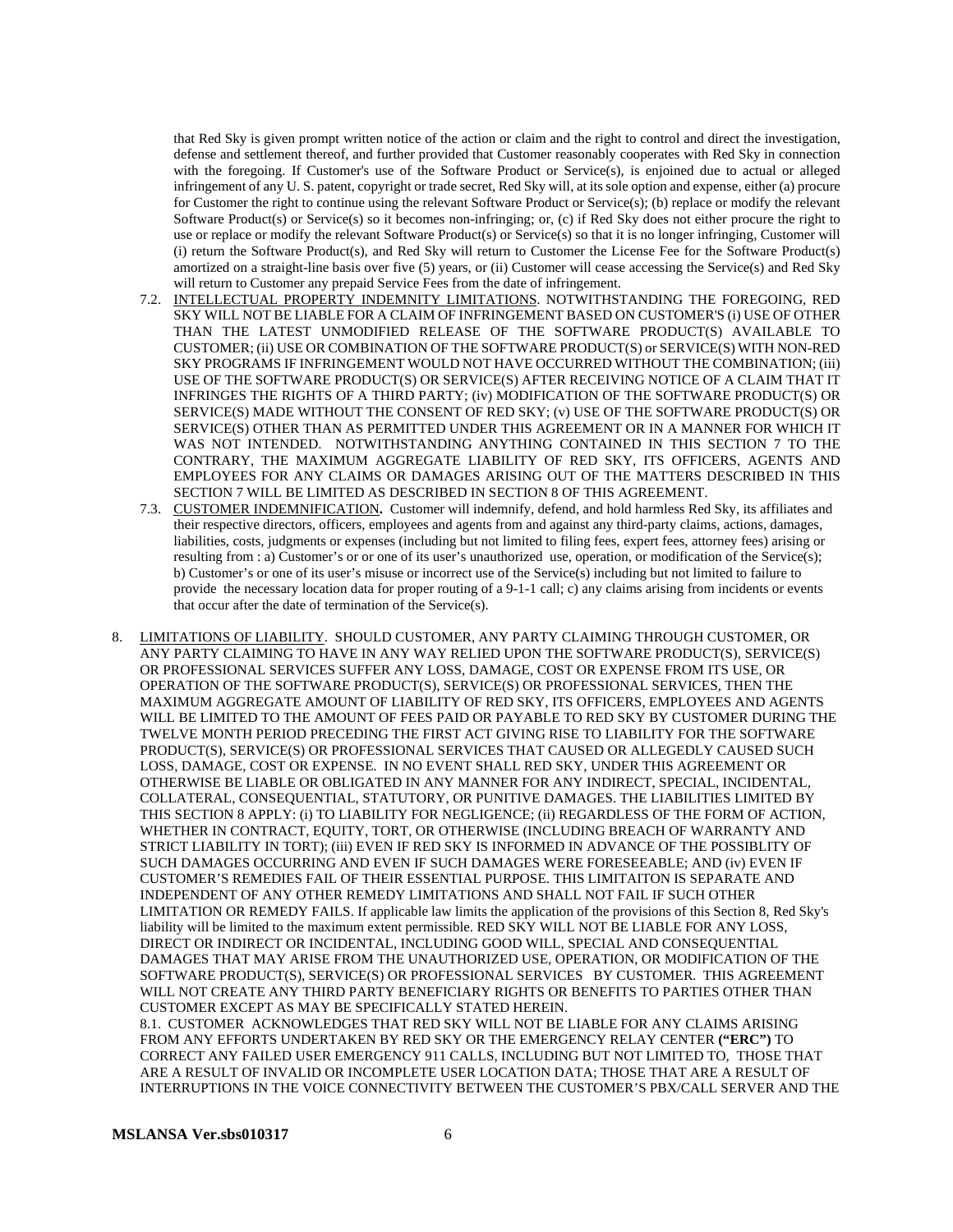ERC; THOSE WHICH THE ERC IS UNABLE TO RE-ROUTE TO THE APPROPRIATE PSAP BECAUSE THE USER CANNOT OR DOES NOT PROVIDE CORRECT OR VALID LOCATION INFORMATION.

#### 9. TERMS AND CONDITIONS RELATED TO E911 ANYWHERE AND OTHER SERVICE(S)

- 9.1. Customer Obligation To Provide Accurate And Complete User Location Data. Customer expressly acknowledges that it is solely Customer's responsibility to enter correct, complete and current User Location Data into the Service for each soft phone or hard phone ("Phone"), Endpoint or ELIN. Red Sky will provide Customer access to the Service through the User Interface and Customer shall enter accurate and current User Location Data; and Customer will be responsible for updating such information promptly in response to changes in registered locations via the Service User Interface. Such location data will be as specific as possible to provide emergency personnel the information they require. Customer acknowledges and understands that failure to maintain the current and correct physical address and location in the Service will result in emergency calls made by Customer being routed to the incorrect local emergency service provider.
- 9.2. User Location Data Errors. The Service may notify Customer of any invalid or incomplete User Location Data entered by the Customer. In such event, Customer will re-enter valid or complete User Location Data in the Service. If Customer is unable to enter such valid or complete User Location Data, Customer will promptly notify the Red Sky Technical Support Center by email (with delivery receipt of such email) or voice call for resolution. If Red Sky determines that the User Location Data is invalid or incomplete, Red Sky will advise Customer of that determination.
- 9.3. Customer Obligation to Provide Connectivity and Required Facilities and Networks.Customer will be responsible for providing, at its cost, all facilities, network connections and trunks required to operate with and interconnect to the Service and User Interface. Customer will be responsible for regularly monitoring and managing its networks and equipment and undertakes to cause its Users to regularly monitor and manage their networks and equipment to ensure that there is no interruption in connectivity to the Service. Customer will promptly notify Red Sky Technical Support by email (with delivery receipt of such email) or voice call for resolution of any connectivity issues that may arise.
- 9.4. Primary Point Of Contact. Customer support staff will be the primary point of contact for and will address all issues regarding use of the Service(s). Customer's support staff may contact Red Sky for technical support issues related to configuration of the Service(s).
- 9.5. Maintenance and Technical Support for Service(s)**.** The Service Fees paid by the Customer entitle the Customer to technical support services including: (i) new features and functionality added to the E911 Anywhere cloud service; (ii) Hotline Support to the Red Sky Technical Support Group via telephone, FAX and e-mail during Red Sky's normal business hours of 9:00 AM to 5:00 PM, ET, Mon. - Fri., except national holidays; (iii) a reasonable amount of assistance over the web or by telephone in the event of difficulties in the use of the Service(s) or the interpretation of results. Customer will also provide Red Sky with remote access to its computer system to permit off-site technical support. If assistance is required at the Customer's site and the problem is the failure of the Service(s) to perform to the Product Description, no charge will be made. If the problem is determined by Red Sky to be due to other causes, Red Sky's Professional Services rates at \$250.00 per hour, or \$2,000 per day plus travel costs including coach airfare, hotel and car rental and a \$50.00 per diem for meals and related expenses will be applicable and payable by Customer.
	- 9.5.1. Maintenance Window. To the extent possible, scheduled maintenance will be conducted during the Maintenance Window. A regularly scheduled Maintenance Window is established every Tuesday from 1:00 AM through 4:00 AM Central Standard Time. For maintenance that will be conducted during the Maintenance Window, Red Sky will send Customer a Maintenance Notice ("Maintenance Notice") no less than seventy-two (72) hours in advance of the Maintenance Window. In the event that no maintenance will be required during the Maintenance Window, no Maintenance Notice will be sent.
	- 9.5.2. Maintenance Outside the Maintenance Window**.** Red Sky will use commercially reasonable efforts to notify Customer ten (10) working days in advance of any scheduled maintenance activities that fall outside of the Maintenance Window. Such activities include but are not limited to hardware or software upgrades.
	- 9.5.3. Emergency Maintenance. Red Sky reserves the right to perform emergency maintenance without prior notice. If emergency maintenance is required, Red Sky will notify Customer within twenty-four (24) hours after the emergency event.
- 9.6. RESTRICTION OF ACCESS**.** Red Sky may restrict a User's access to the Service(s) immediately if Red Sky reasonably believes that User Abused the Service(s) or associated technical support resources. ("User" means the Customer's user typically an employee, agent, or visitor that uses the Customer's telephony system). Red Sky may restrict a User's access to the Service(s) by written notice, effective in ten (10) days, if User's hardware or software is not compatible with the Service(s) or if User engages in any activity that would be a material breach of this Agreement if Customer engaged in that activity, unless the breach is cured within the 10 day period.
- 9.7. CUSTOMER OBLIGATION TO USE THE SERVICE(S) ONLY FOR THE PURPOSES CONTEMPLATED IN THE AGREEMENT**.** Customer will use and will undertake to cause its Users to use the Service(s) and User Interface only for the purposes of establishing locations for Phones, End Points and ELINs and for routing Customer 9-1-1 emergency calls and for no other purpose. Use of the Service(s) for any purpose other than that contemplated by the Agreement will constitute a material breach and will be grounds for termination.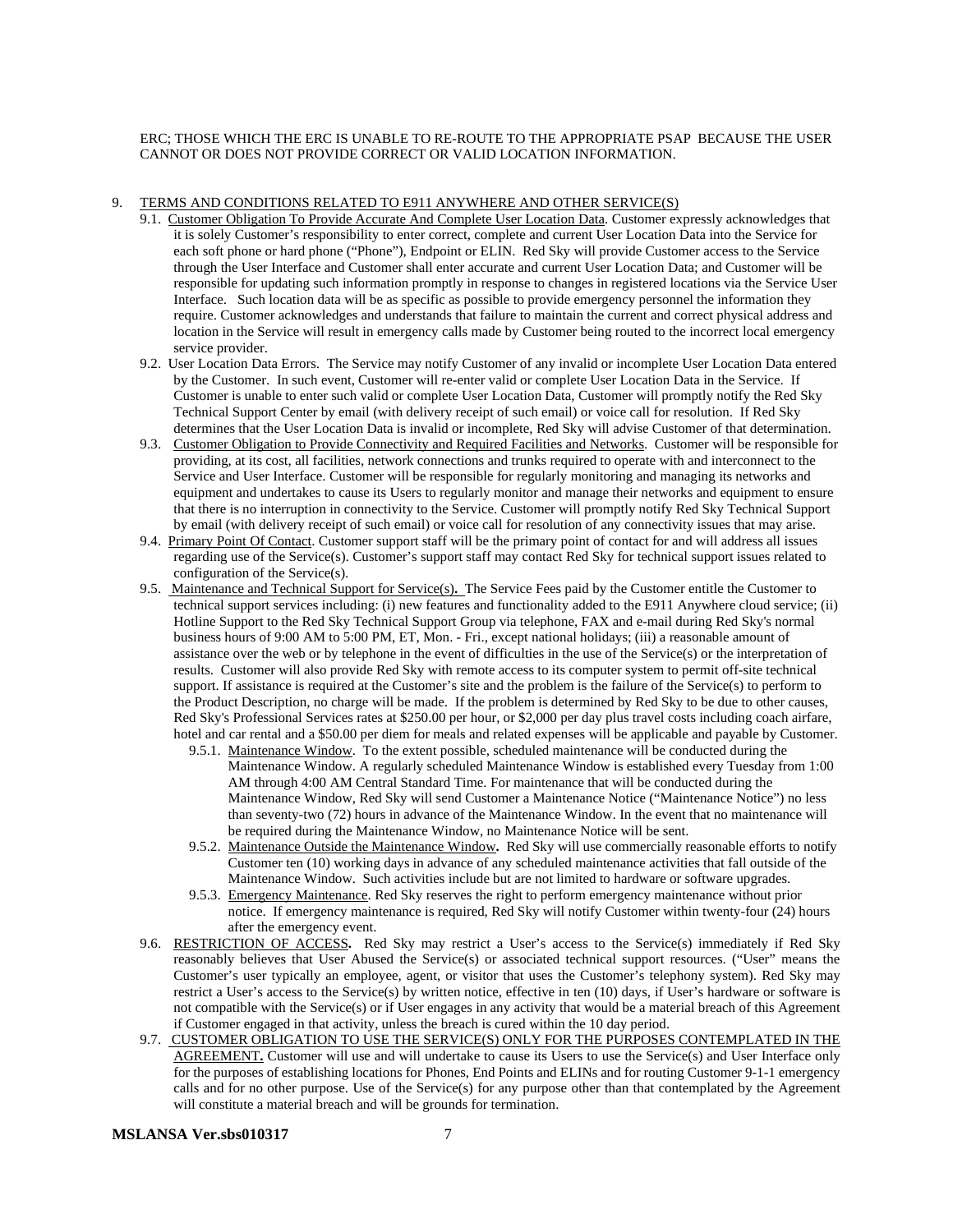- 9.8. SERVICE CHANGES AND EXCLUSIVITY**.** Red Sky may modify the Service(s) without notice to Customer provided any such modification will not materially affect the Service(s). If the change will materially affect the Service(s), Red Sky will notify Customer in advance of the implementation of the change. Nothing herein prohibits Red Sky from providing services similar or identical to the Service(s) to any other entity or person whether or not such services are utilized for emergency purposes.
- 10. LIMITATIONS OF THE SERVICE(S) AND SOFTWARE PRODUCT(S). Red Sky has advised Customer that the Software Product(s) and Service(s) are used to route 9-1-1 emergency calls. Red Sky has advised and Customer acknowledges that the Software Product(s) and Service(s) may not function properly: (i) during any disruption of power at the Customer's location; (ii) during any disruption of internet connectivity to the Customer's location; (iii) during any period in which the Customers VoIP telephony service provider or Local Exchange carrier has cancelled or suspended delivery of services to Customer for any reason (including suspension or cancellation for failure to pay or other default); (iv) During any period of Service outage or failure beyond Red Sky's reasonable control (including natural disasters, wide-spread telephony or Internet network failures or a service failure of Red Sky or its third party suppliers); (v) if a Customer attempts a 9-1-1 call from a location different from the Customer's then current address stored in the Service; (vi) if incorrect or invalid Customer address information is provided or if such information is not updated by the Customer in the event of a change in their location;(vii) If Customer's equipment fails to function, is not properly configured or is defective.
	- 10.1.With regard to VoIP Calls: Red Sky uses commercially reasonable efforts to deliver every 9-1-1 call with the enhanced location data provided by our customers to the appropriate Public Safety Answering Point (PSAP). There are limitations placed upon Red Sky by the PSAPs. Each of the approximately 6,000 PSAPs must individually agree to accept a 9-1-1 call with a VoIP type service. Red Sky is aware of PSAPs that fall into three categories: a) those that accept VoIP calls with location data on 9-1-1 equipment; b) those that accept VoIP 9-1-1 calls without location data on administrative lines; and c) those that do not accept VoIP 9-1-1 calls. In this last case, VoIP 9-1-1 calls are routed to the next closest PSAP that accepts VoIP 9-1-1 calls.

Customer will advise all individuals who may have occasion to place calls using the Service(s) of the limitations described in this Section 10.

11. TERM AND TERMINATION.

- 11.1. TERM. The term of the Agreement shall be for a period of one year from the first date on which this Agreement is executed by the last person to sign it. Thereafter this Agreement shall renew for subsequent one year terms ("Terms") unless either party unless either party notifies the other of its intent not to renew sixty (60) days before the beginning of the next Term.
- 11.2. TERMINATION BY REDSKY. Red Sky may terminate this Agreement without further obligation or liability by written notice: (i) effective immediately if Red Sky reasonably believes that the Customer Abused the Service(s) or associated technical support resources ("Abuse" shall include any use not contemplated by this Agreement or which disrupts the normal operation of te Service(s) for Red Sky or its customers);(ii) effective immediately if Customer violates any of the licensing terms set forth in Section 3; (iii) effective in ten (10) days if Customer's hardware or software is not compatible with the Service(s) unless Customer first cures the breach, (iv) effective in thirty (30) days if Customer is delinquent in making payments of any sum due under this Agreement unless Customer first cures the breach. Either party may terminate this Agreement, by written notice (i) for material breach effective in thirty (30) days unless the other party first cures thebreach (ii) for convenience effective one hundred and eighty days (180) days from the date of notice.
- 11.3. LIQUIDATION OF REDSKY. This Agreement will automatically terminate if Red Sky is liquidated, dissolved, or ceases to carry on business on a regular basis as it pertains to the Software Product(s) licensed by Red Sky and Red Sky's obligations under this Agreement are not assumed by a successor or assignee.
- 11.4. EFFECT OF TERMINATION Upon termination of this Agreement, all licenses and other rights granted to Customer hereunder will immediately terminate, and Customer will immediately, (i) cease using the Software Product(s), or accessing the Service(s) (ii) return the Software Product(s) and all copies of Documentation to Red Sky; or alternatively, provide written certification that all copies of the Software Product(s) and Documentation have been destroyed, and (iii) purge all copies of the Software Product(s) and any portions thereof from all computers and from any computer storage device or medium on which Customer has placed or has permitted others to place the Software Product(s). Termination of this Agreement by either Party will not limit either Party from pursuing any other remedies available to it, including injunctive relief, nor will such termination release Customer from any obligation to pay all costs, fees and expenses that have accrued or that Customer has agreed to pay under any Purchase Order. On the effective date of termination, Red Sky shall be entiteled to cancel Service(s) to Customer and all fees costs and expenses shall be immediately due and payable. If the Customer terminates for cause, Red Sky will refund the pro-rated balance of the Annual Service Fee (described in the SOW) paid in advance for all months beyond the month of termination. The following provisions will survive termination of the Agreement, Sections 2, 3, 7, 8, 9, 11, 12 13, 14 and 15and any other provision that must survive termination to fulfill its essential purpose.
- 12. U.S. GOVERNMENT CUSTOMERS. Any Software Product(s) licensed to the United States of America, it agencies or instrumentalities (the **"U.S. Government"**) is provided with "Restricted Rights." Use, duplication, or disclosure by the U. S. Government is subject to the restrictions set forth in subparagraph (c)(1)(ii) of the Rights in Technical Data and Computer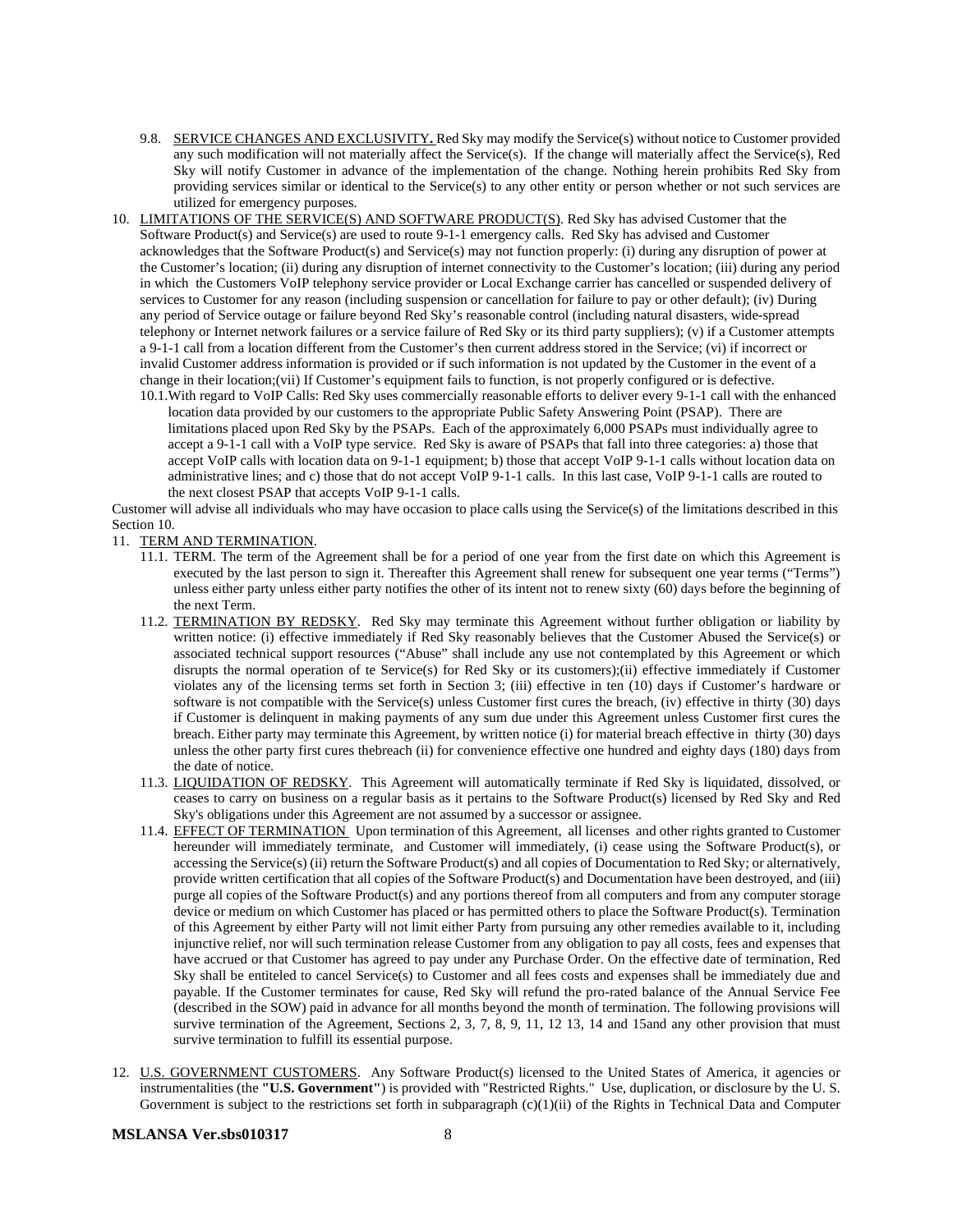Software clause at DFARS 252.227-7013 or subparagraphs (c)(1) and (2) of the Commercial Computer Software - Restricted Rights at 48 CFR 52.227-19, as applicable. All Rights Reserved under the Copyright Laws of the United States. Manufacturer/Contractor is Red Sky Technologies, Inc., 333 N Michigan Ave, Floor 16, Chicago, IL 60601.

- 13. EXPORT LAW CONTROLS; EXPORT ASSURANCE DECLARATION. Customer will comply with all export and reexport laws, restrictions and regulations (the **"Export Requirements"**) imposed by the governments of the United States or the country to which the Software Product(s) is shipped to Customer. Customer will not commit any act or omission that will result in a violation of any Export laws, regulations or restrictions. Customer will comply in all respects with any governmental laws, orders or other restrictions on the export of Licensed copies of Red Sky or its licensor's Software Product(s) (including any related information and documentation) that may be imposed from time to time by the government of the United States or the country to which the Red Sky or its licensor's Software Product(s) is shipped. This Section 13 will survive the expiration or termination of the license or this Agreement.
- 14. TAXES. In addition to all specified charges in this Agreement, Customer will pay or reimburse Red Sky for all federal, state, local or other taxes (exclusive of income, business privilege, or similar taxes) including but not limited to sales, use, lease or similar assessments based on charges payable by the user of the Software Product(s), Service(s) or the Professional Services performed hereunder. Red Sky will invoice Customer for all such applicable taxes unless, in advance of delivery Customer provides Red Sky a valid exemption certification from the applicable taxing authority.
- 15. GENERAL.
	- 15.1. FORCE MAJEURE. Except with regard to any obligation to pay money hereunder, neither Party will be liable for any delay or interruption of its performance of obligations under the Agreement, or losses resulting therefrom, due to any act of God, strikes, lockouts, riots, acts of war or insurgency, acts of terrorism (including cybersecurity attacks and hacking), acts of sabotage, epidemics, governmental regulations imposed after the fact, fire, communication line failures, power failures, disruption of internet connectivity, inability to secure materials, earthquakes, floods, storms or other disasters, or any other cause beyond the reasonable control of the Party delayed. If any such contingency does occur the time to perform an obligation under this Agreement affected thereby will be extended by the length of time such contingency continues.
	- 15.2. NOTICE. All notices under this Agreement, including notice of address change, must be in writing and will be deemed to have been given when sent by (i) registered mail return receipt requested; or (ii) a nationally recognized overnight delivery service (such as Federal Express) to the President of the appropriate Party at the address on page one of this Agreement, or to a Party's address as changed in accordance with this Section 15.2.
	- 15.3. CONFIDENTIAL DATA Customer acknowledges that neither the Software Product(s) nor the Service(s) will store confidential or personal data and will only store location records associated with telephone numbers and emergency location identification numbers. No personal or confidential data including social security numbers, dates of birth, names, personal addresses, financial data or health records are stored in the Software Product(s) or Service(s).
	- 15.4. SUCCESSORS AND ASSIGNS. All terms and provisions of this Agreement will be binding upon and inure for the benefit of the Parties hereto, and their successors, permitted assigns and legal representatives, except that Customer may not assign this Agreement nor any right granted hereunder, in whole or in part without Red Sky's prior written consent. For purposes of this Agreement, assignment includes change of control by and of Customer. As a condition of Red Sky's consent, assignee must assume in writing Customer's obligations under this Agreement. Notwithstanding the foregoing, Red Sky may transfer this Agreement and its rights and obligations hereunder in its sole discretion to a successor entity in the event of an acquisition of Red Sky, whether by equity or asset purchase, merger, corporate restructuring or reorganization or the like.
	- 15.5. GOVERNING LAW. This Agreement will be governed by the laws of the State of Illinois, except to the extent that the issue arising under the Agreement is governed by federal law, and the parties consent and submit to the jurisdiction and venue of the State and Federal Courts located in Chicago, Illinois.
	- 15.6. SEVERABILITY. If any provision of this Agreement will be held invalid, illegal or unenforceable, by a court of competent jurisdiction, such provision will be interpreted to fulfill its intended purpose to the maximum extent permitted by applicable law and the remaining provisions of the Agreement shall continue in full force and effect.
	- 15.7. ATTORNEY'S FEES. The prevailing Party shall be awarded attorney's fees and costs in any litigation related to this Agreement.
	- 15.8. CONFLICTS. In the event of any conflict between this Agreement, the Purchase Order, the Quotation and the Statement of Work, the terms and conditions contained in this Agreement will control, followed by the terms and conditions in the Statement of Work, and then the Quotation. If Customer issues a Purchase Order hereunder, such Purchase Order will be considered issued for the purpose of authorization and Customer's internal use only and none of the terms and conditions will modify the terms and conditions of this Agreement or affect the obligations of Red Sky to Customer as set forth in this Agreement.
	- 15.9. ENTIRE AGREEMENT AND MODIFICATION. This Agreement, together with all schedules, exhibits, riders, attachments, addenda, and amendments which are hereby incorporated by reference, constitutes the entire understanding between the Parties hereto with respect to the subject matter hereof and supersedes all prior negotiations, understandings and agreements between the Parties, whether written or oral. This Agreement may not be modified, amended, supplemented or otherwise changed in any manner unless done so in a subsequently dated writing signed by officers of both Customer and Red Sky.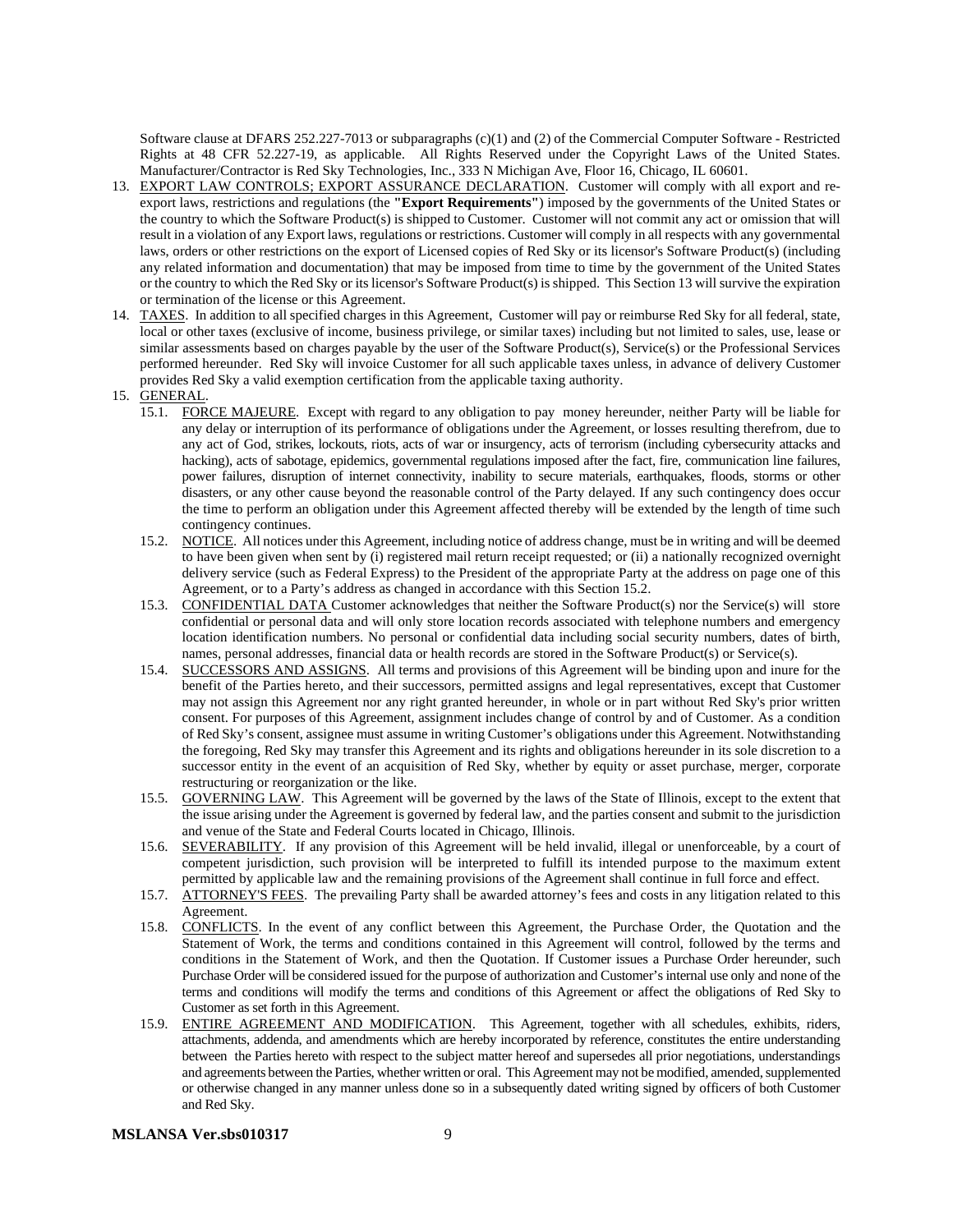- 15.10. WAIVER. Neither party will be deemed to have waived any of its rights under this Agreement by lapse of time or by any statement or representation other than (i) by an authorized representative and (ii) in an explicit written waiver. No waiver of any default or breach of this Agreement will constitute a waiver of any prior or subsequent default or breach of this Agreement.
- 15.11. COMPLIANCE WITH LAWS. In connection with the performance, access and use of the Software Product(s) and Service(s) under this Agreement, each Party agrees to comply with the laws, rules and regulations applicable to the performance of its obligations under this Agreement. It is the Customer's responsibility to understand its state law E911 requirements and compliance obligations; and Red Sky specifically disclaims any such obligation. In the event that 9-1-1 service limitations or requirements different than those stated in this Agreement are, in Red Sky's reasonable opinion, necessary or advisable based on Red Sky's interpretation of currently evolving 9-1-1 service laws, rules and regulations, Customer agrees to negotiate modifications to the Agreement as requested by Red Sky, and if agreement respecting the same cannot be reached, Red Sky may terminate the Agreement without liability.
- 15.12. THIRD PARTY BENEFICIARIES. This Agreement will not create any third-party beneficiary rights or benefits to parties other than Customer except as may be specifically stated herein.
- 15.13. HEADINGS, COUNTERPARTS AND CORPORATE WARRANTY The paragraph headings appearing in this Agreement are inserted only as a matter of convenience and in no way define or limit the scope of such paragraph. This Agreement may be signed in counterparts which together shall form a single agreement as if the Parties had executed the same document. Each Party represents and warrants that (i) such Party has the authority to execute and perform all obligations under this Agreement; and (ii) entering into this Agreement does not violate any agreement or obligation existing between such Party and any third-party.

#### **Agreed To By:**

| Red Sky Technologies, Inc. | <b>Customer:</b>    |
|----------------------------|---------------------|
| <b>Signature</b>           | <b>Signature</b>    |
| <b>Printed Name</b>        | <b>Printed Name</b> |
| <b>Title</b>               | <b>Title</b>        |
| <b>Date</b>                | Date                |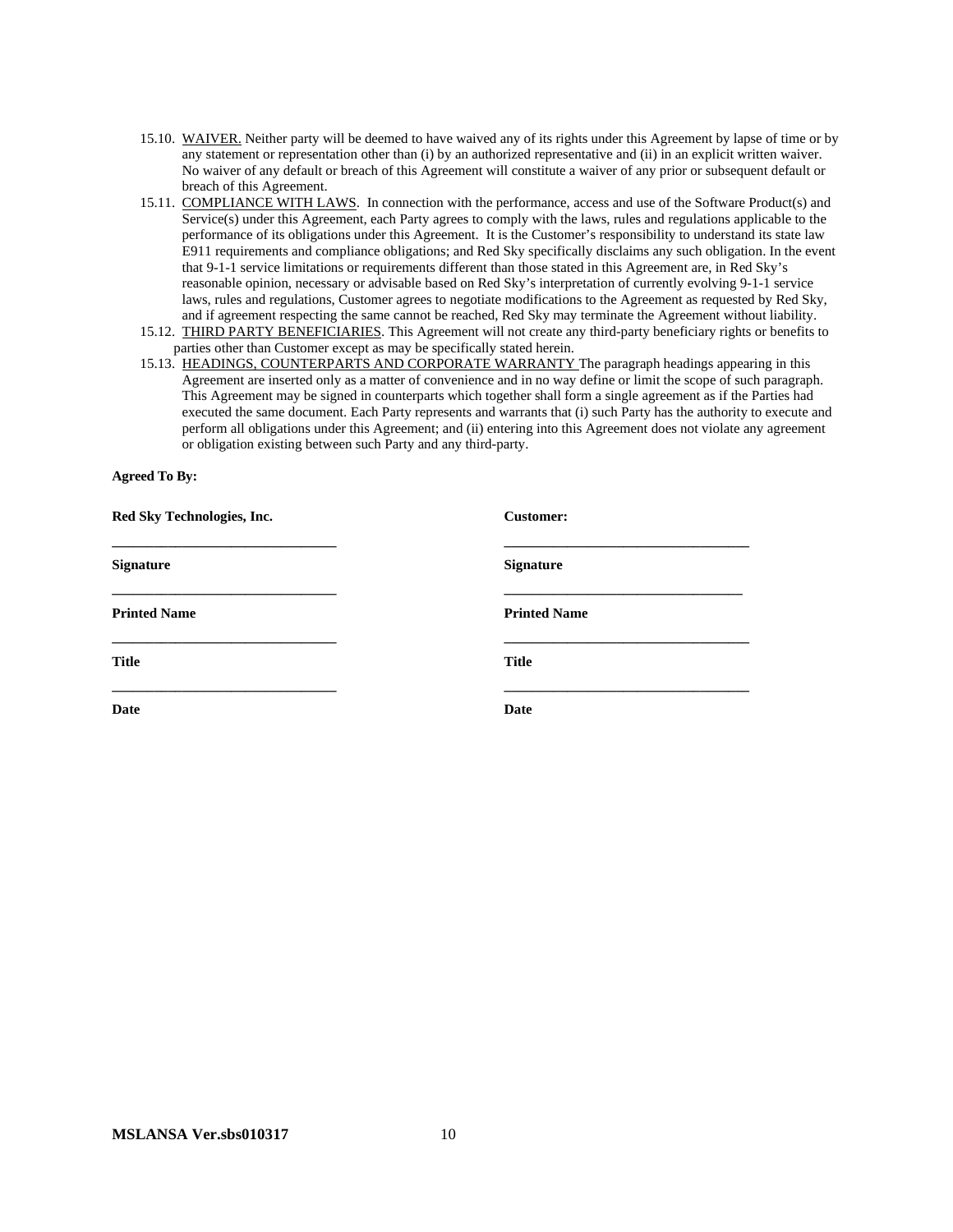Schedule A to the Master Software License and Network Service Agreement dated \_\_\_\_\_\_\_\_\_\_between Red Sky and

## **SCHEDULE A** RED SKY SOFTWARE PRODUCTS AND SERVICES

#### RED SKY SOFTWARE PRODUCTS

\_\_\_\_\_\_\_\_\_\_\_\_\_\_\_\_\_\_\_\_.

E911 Manager® - an enterprise software application that is typically installed on servers within the Customer's enterprise network. E911 Manager® integrates with the Customer's voice platform and tracks the locations of devices that use the voice network to make telephone calls. E911 Manager® communicates with regional location databases (ALI databases, that are part of the legacy national 9-1-1 network as well as communicates with Red Sky's E911 Anywhere® service, a cloud based service that can accept and route a 9-1-1 call to most Public Safety Answering Points (PSAP) in the USA or Canada. E911 Manager® also features a series of software modules that provide feature specific functions to track mobile users and to notify personnel of 9-1-1 calls in progress.

#### RED SKY SERVICES

E911 Anywhere® is a Red Sky cloud service which can accept and route a 9-1-1 call to the appropriate PSAP based upon the location of the caller. E911 Anywhere® is a multi-tenant software application that is installed redundantly within and across redundant, geographically dispersed datacenters in the USA. E911 Anywhere® integrates with E911 Manager® or can used stand alone to support any enterprise voice platform or mobile users. E911 Anywhere® also features a series of value added optional features to record or monitor 9-1-1 calls or features to notify personnel of a 9-1-1 call in progress. E911 Anywhere® also supports the MyE911® client which provides location tracking support for mobile soft client users.

#### **IF REDSKY HORIZON IS NOT PART OF THE CONFIGURATION, THE DESCRIPTION BELOW SHOULD BE DELETED**

RedSky Horizon® is RedSky's Next Generation 9-1-1 product line that is built to NENA i3 standards. This product line consists of a series of software and hardware components that allow the construction of next generation 9-1-1 networks and their integration to legacy 9-1-1 network. The first commercial configuration available of RedSky Horizon® is RedSky Horizon® Prime, a product configuration that allows the end user to draw a geo-boundary around a Base or Campus and intelligently route 9-1-1 calls to on-Base or off-base PSAPs based on the geo-location of the caller.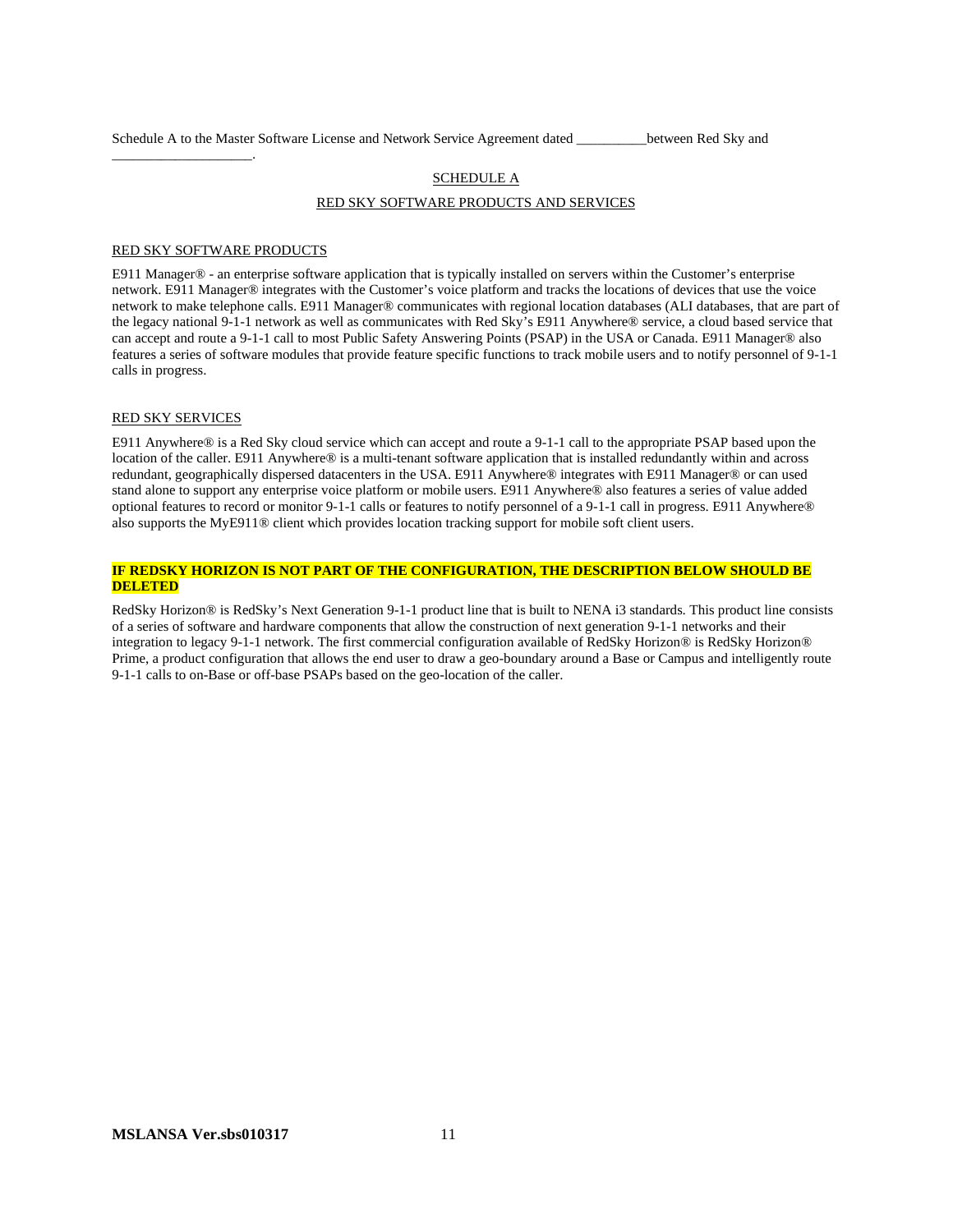\_\_\_\_\_\_\_\_\_\_\_\_\_\_\_\_\_\_\_\_.

# SCHEDULE B

#### ERC EXPENSES

"ERC Expenses" are charges that are incurred as a result of a failed End User emergency 9-1-1 call arriving at an external call center, the Emergency Relay Center ("ERC"). A "failed End User emergency 9-1-1 call" arrives at an ERC, contracted by Red Sky, when there is no valid location address associated with the 9-1-1 call. The ERC is a 24x7 call center staffed by trained emergency services operators that provides a failsafe option to manually process 9-1-1 calls that cannot be immediately routed to the appropriate Public Safety Answering Point (PSAP) serving their location area due to an error with the location (e.g. an incorrect address, an address that was not registered or a location change that was not updated). Failed End User emergency 9-1-1 calls are answered by an ERC trained emergency services operator and, on a best case basis, routed by the ERC to the appropriate PSAP based on the location communicated by the 9-1-1 caller. The per call charge for calls that default to the ERC is \$100.00 and that amount is an ERC Expense under the terms of this Agreement.